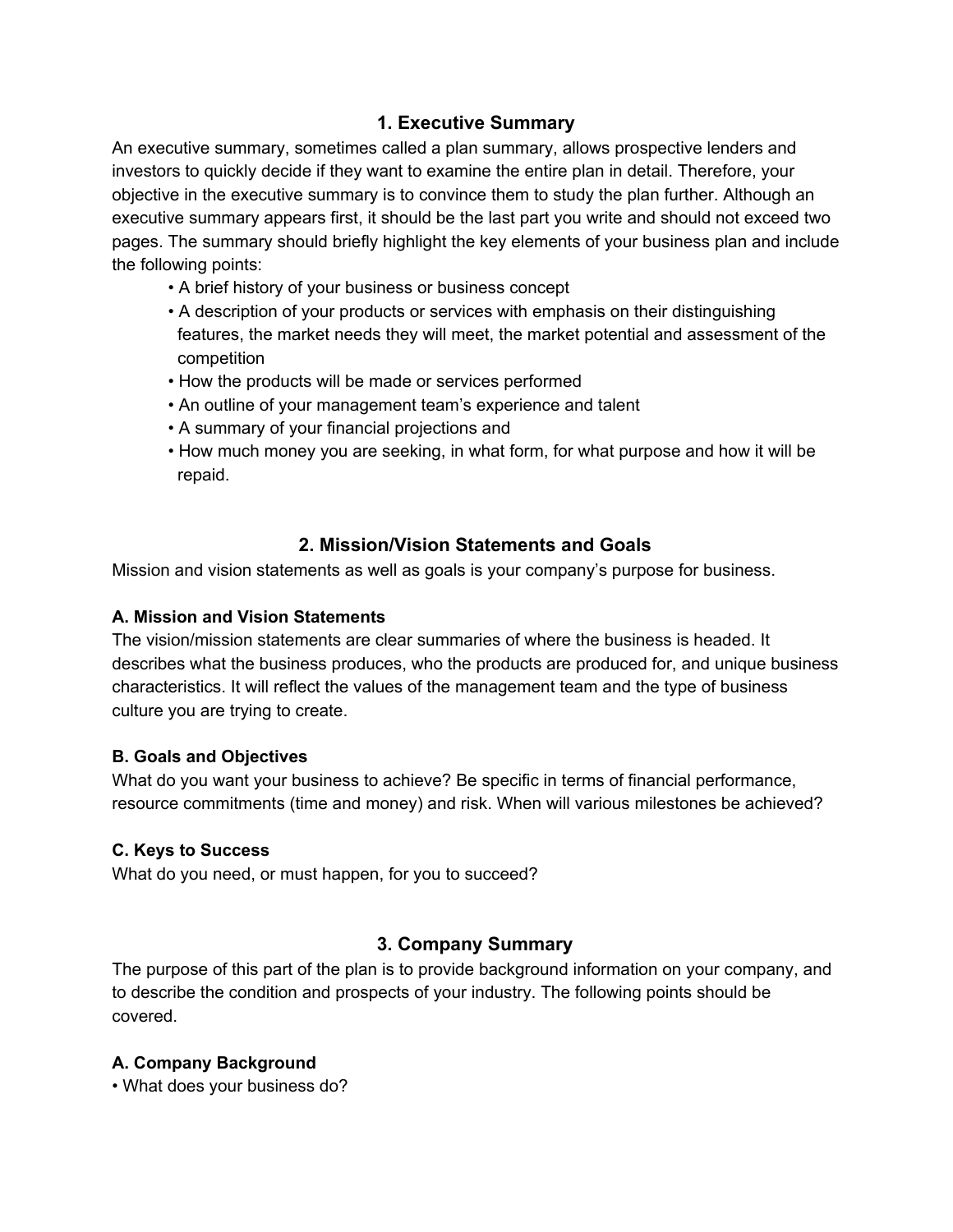- Who were the founders of the business?
- Who are the primary stakeholders in your business?
- Describe the legal form of your company, such as partnership, proprietorship, or corporation.
- Do you need special permits to operate, or a record for inspections? If you do, please describe them.
- What were the important milestones in the development of the business?

## **B. Resources, Facilities and Equipment**

- With what do you produce your products or services?
- What are the land, equipment, human and financial resources and who provides them?
- How are resource providers rewarded?

# **C. Internal Analysis**

- What are the strengths and weaknesses of your firm?
- What are the relative strengths of each enterprise or business unit within the firm?
- What are the core competencies (things you are doing better than others) of your firm?
- What things can you build on? Think only about the things that you can control.

Suggested areas to consider:

- Knowledge and work
- Financial position
- Productivity
- Family
- Lifestyle
- Location
- Resources
- What enterprise or business unit should be exited?
- What enterprise or business unit shows promise?

# **D. Industry Analysis**

- Briefly Describe your industry (e.g., restaurant, construction, executive recruiting, etc.).
- What is your place within your industry?
- Who are your principal competitors and how are they performing (e.g., growth in sales, profits, market share)?
- Analyze the effects of major economic, social, technological, or regulatory trends.

# **E. Social Responsibility**

- What environmental practices do you follow?
- What procedures do you use for handling chemicals?
- What noise/dust/timing/odor policies do you have?
- What will be the roles of management and employees in community organizations?
- What will be your involvement at the local/state/national level in commodity organizations?
- What training and new employee orientation practices will you offer to insure proper handling of hazardous materials and safe operation of equipment?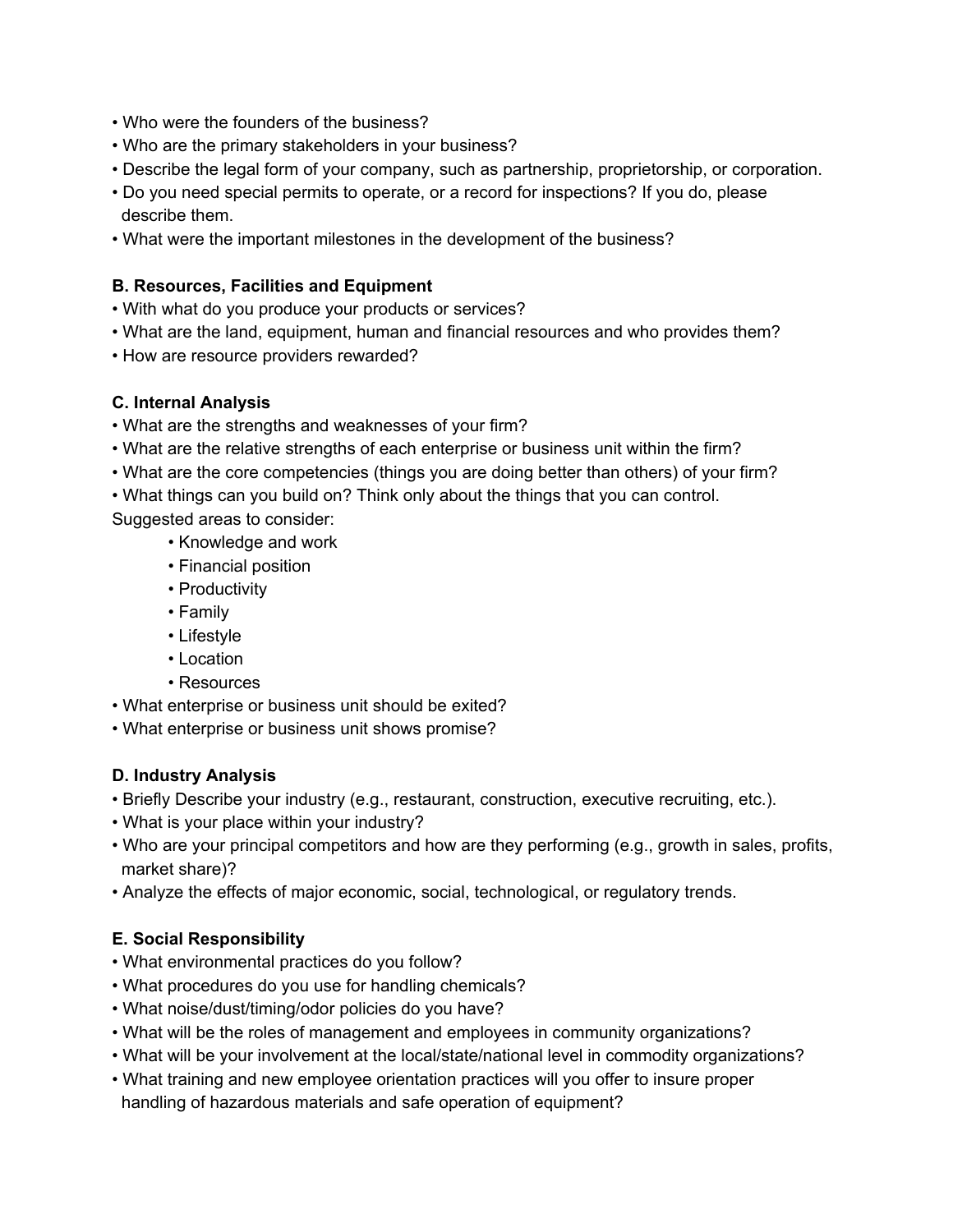# **4. Product or Service**

In this section you need to thoroughly describe your product or service, along with any proprietary features and future development plans.

- Describe the products and services you plan to sell.
- If applicable, describe the nature and extent of research and development work that must be accomplished before your product or service is placed on the market.
- How is your product or service unique?
- Are you producing a commodity or a differentiated product?
- How does your product or service compare to other products on the market in regards to Quality? Price? Location?
- What experience do you have with this product/service?
- Describe any patents, copyrights, and any other proprietary features.

# **5. Market Analysis**

This section and the "Marketing Strategy" section are generally the most difficult parts of the business plan for an entrepreneur to develop. It is here that you show how you plan to turn your idea into a product or service that people will want to buy. Your objective is to convince lenders or investors that:

- There is a market need for your product or service
- You understand the potential customers' or clients' needs, and your product or service will meet such needs and
- You can sell your product or service at a profit.

# **A. Examining the General Market**

- How is the market characterized?
- Are there clear segments in the market? Describe them.
- What important customer need(s) is the market not currently fulfilling?
- What is the growth potential for each segment of the market?
- What opportunities and threats does your firm face?
- What does an analysis using the Five Forces model suggest about your industry? Who is your competition (in light of the Five Forces)?
- What trends, relevant to your business, do you see?
- What are the drivers of change?
- What political and legal issues do you face, such as zoning, environmental laws, inspections, etc?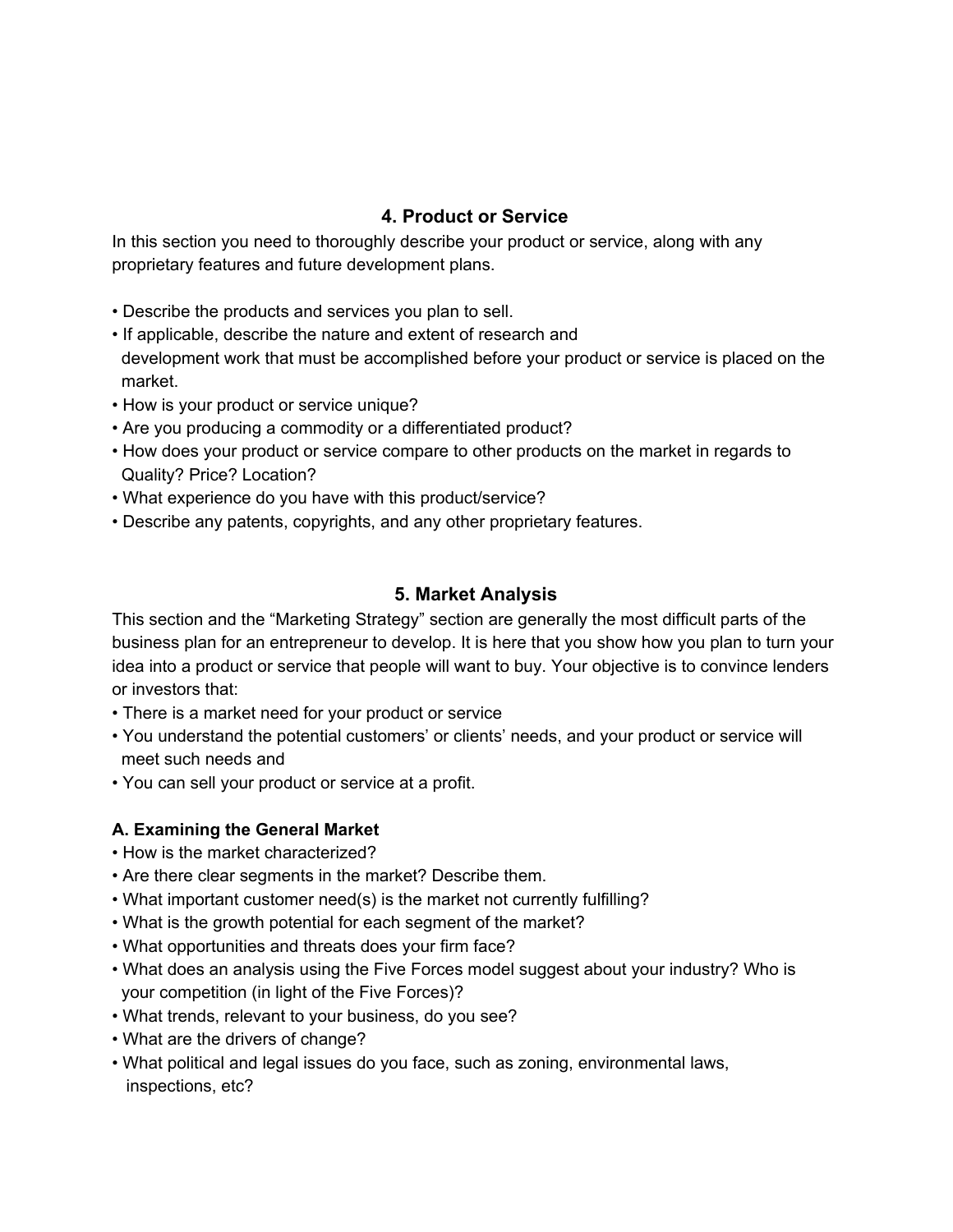## **B. Customer Analysis**

- Who will be your customers?
- What do you sell to each of the customers?
- How does your product/service solve a key customer problem?
- How difficult is it to retain a customer?
- How much does it cost to support a customer?

# **6. Marketing Strategy**

The purpose of this section is to provide projections of sales, market share and target market(s), and to support your belief that your marketing plan will achieve projections.

# **A. Product**

- How will you produce your product?
- What value will you create and capture with your product?
- What is your competitive advantage?
- What technology will you use, i.e. reduced tillage, GPS systems, etc.?
- What processes will you use to produce products?
- What growth options will you use to develop the business unit?
	- Enterprise Expansion
	- Replicate
	- Integrate
	- Network
- What is the anticipated timeline?
- Are you a qualified supplier for a specific processor or buyer?
- On what do you base a decision to buy products or services? Price? Quality? Convenience? Extra service? A combination?
- By what venue will you find suppliers local dealer, Internet, direct from manufacturer, etc.?

## **B. Place**

- Describe the location of the business and the advantages and disadvantages of the site with respect to labor and material costs and availability, proximity to customers, access to transportation, state and local laws (including zoning), and utility costs.
- Describe the physical facilities in use or to be acquired (leased, purchased or built) and the costs and timing of such acquisitions.

# **C. Price**

- What is your annual sales volume in dollars and units?
- How much does it cost to produce and deliver your products and services?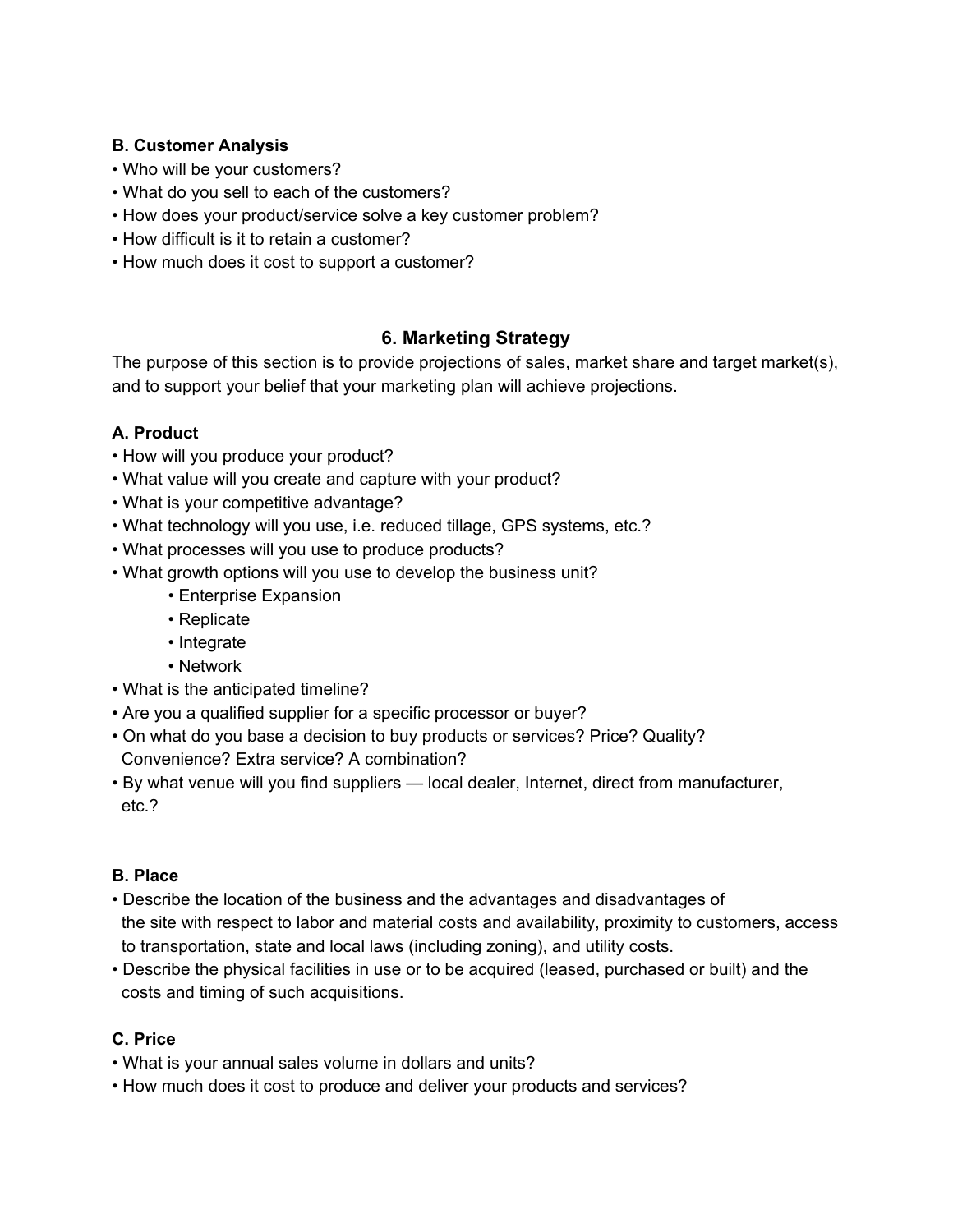- What prices are to be charged for your product or service?
- How do your prices compare to major competitors?
- Discuss your service and warranty policies and your methods for handling service and warranty problems.
- What is your sales plan?

## **D. Promotion**

- How will you generate awareness of your product?
- What advertising and promotion will be used to increase sales/awareness?
- Where will you sell products/services?
- Will you use the open market or contracts?
- Do you have a preferred market outlet?
- What are the estimated percentage total expenses that will be allocated to the promotion of your product or service?
- When are these expenses likely to be incurred?

# **7. Management and Organization**

The experience, training and talent of your management team is very important, particularly if you are seeking equity financing. Generally, venture capital firms will conduct a complete reference check of each member of your management team.

## **A. Structure**

- Who is currently on the management team?
- How have management responsibilities been divided among the management team?
- What are the lines of authority?
- Who acts as the president/CEO? spokesperson? Chief Financial Officer?
- Who determines employees' salaries and conducts performance reviews?
- What is the educational background of the management team members?
- What is the management team's reputation in the community?
- What special skills and abilities does the management team have?
- What additional skills does the management team need?
- Who are the key people and personnel that make your business run?
- Who do you go to for advice and support?
- Do management and employees have avenues for personal development?
- Sketch a diagram of lines of authority for your operation.

## **B. Resource Needs**

In order to effectively organize your business you need to insure the resources are available. Assess those needs here.

- Human
	- What skills are needed?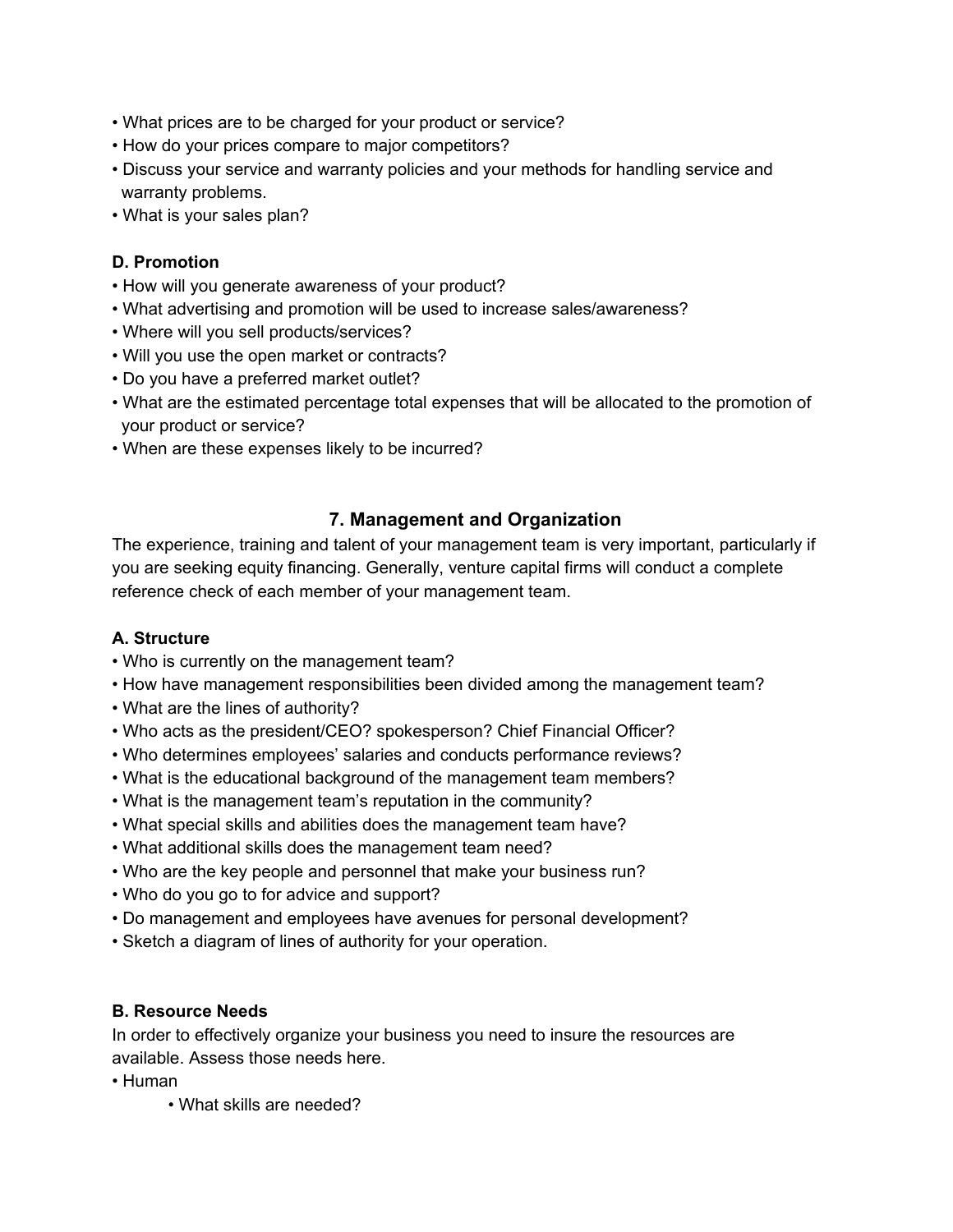- How will human resources be acquired?
- Financial
	- What level of financial resources will be needed?
- Physical
	- What type, quantity and quality of physical resources will be required?

## **C. Performance Standards**

- What performance standards will be used to monitor this enterprise or business unit?
- What are acceptable performance standards?
- What yield or output levels could you attain?
- What efficiency levels will you reach?
- What procedures will be used to monitor performance?
- Who is responsible for monitoring performance?
- What industry benchmarks will be used to assess performance?

## **7. Financial Plan**

The amount of financial information needed in your business plan will depend on the stage of financing, the amount of money needed, and the nature of financing being sought. Generally, the amount of information required will increase as the amount of financing requested increases, as it will when equity (versus fully collateralized) lending is requested.

Your business plan should describe, in general terms, the type and amount of funding you are seeking. Also, information on your firm's present financial status (include current financial statements if your firm is already in operation) and financial projections must be included.

## **A. Financial Projections**

- How will you fund the business?
- What is your desired debt and equity position?
- Who will provide capital debt funds?
- What role will leasing play in your financial strategy?
- Will you use outside investors for equity capital?
- How will you manage the financial risks your business faces?
- What operating procedures, such as developing cash flow budgets or spending limits, will you have to ensure adequate money for debt repayment?
- What are the important assumptions that underlie your projections? These assumptions may be associated with both external or internal factors.
- What financial aspects of your business (equity, asset growth, ROA, ROE, etc.) will you monitor?
- What procedures will be used for monitoring overall business performance?
- What level of performance will your business shoot for? These should be targets for next year and in five years. They should be financial performance standards used to monitor the overall business.